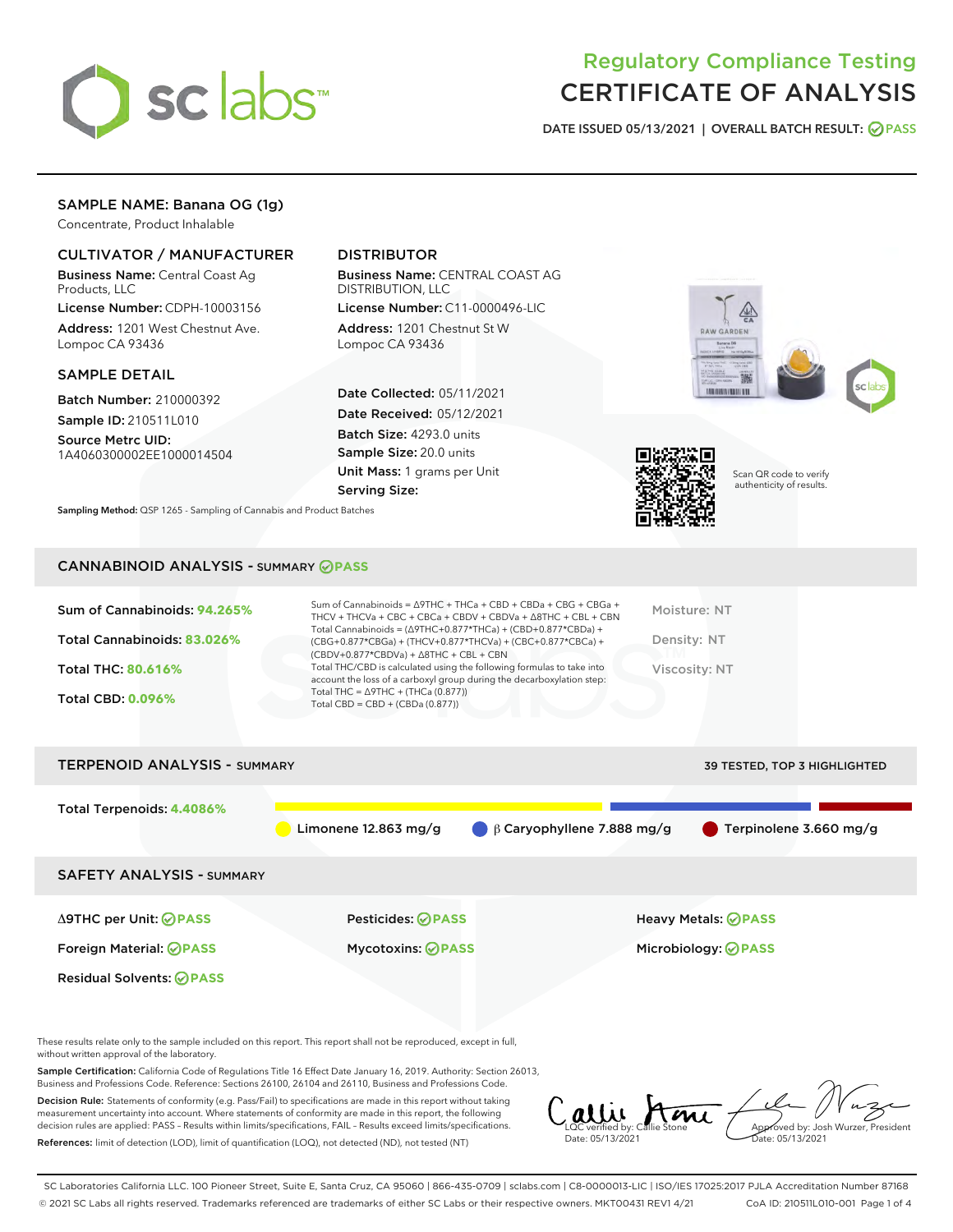



BANANA OG (1G) | DATE ISSUED 05/13/2021 | OVERALL BATCH RESULT: @ PASS

### CANNABINOID TEST RESULTS - 05/12/2021 2 PASS

Tested by high-performance liquid chromatography with diode-array detection (HPLC-DAD). **Method:** QSP 1157 - Analysis of Cannabinoids by HPLC-DAD

#### TOTAL CANNABINOIDS: **83.026%** Total Cannabinoids (Total THC) + (Total CBD) +

(Total CBG) + (Total THCV) + (Total CBC) + (Total CBDV) + ∆8THC + CBL + CBN

TOTAL THC: **80.616%** Total THC (∆9THC+0.877\*THCa)

TOTAL CBD: **0.096%**

Total CBD (CBD+0.877\*CBDa)

TOTAL CBG: 1.23% Total CBG (CBG+0.877\*CBGa)

TOTAL THCV: 0.31% Total THCV (THCV+0.877\*THCVa)

TOTAL CBC: 0.774% Total CBC (CBC+0.877\*CBCa)

TOTAL CBDV: ND Total CBDV (CBDV+0.877\*CBDVa)

| <b>COMPOUND</b>  | LOD/LOQ<br>(mg/g)          | <b>MEASUREMENT</b><br><b>UNCERTAINTY</b><br>(mg/g) | <b>RESULT</b><br>(mg/g) | <b>RESULT</b><br>(%) |
|------------------|----------------------------|----------------------------------------------------|-------------------------|----------------------|
| <b>THCa</b>      | 0.05/0.14                  | ±22.831                                            | 888.35                  | 88.835               |
| <b>A9THC</b>     | 0.06 / 0.26                | ±0.932                                             | 27.08                   | 2.708                |
| <b>CBGa</b>      | 0.1 / 0.2                  | ±0.61                                              | 11.7                    | 1.17                 |
| <b>CBCa</b>      | 0.07/0.28                  | ±0.431                                             | 8.82                    | 0.882                |
| <b>THCVa</b>     | 0.07/0.20                  | ±0.169                                             | 3.54                    | 0.354                |
| <b>CBG</b>       | 0.06/0.19                  | ±0.081                                             | 2.06                    | 0.206                |
| <b>CBDa</b>      | 0.02/0.19                  | ±0.032                                             | 1.10                    | 0.110                |
| $\triangle$ 8THC | 0.1/0.4                    | N/A                                                | <b>ND</b>               | <b>ND</b>            |
| <b>THCV</b>      | 0.1/0.2                    | N/A                                                | <b>ND</b>               | <b>ND</b>            |
| <b>CBD</b>       | 0.07/0.29                  | N/A                                                | <b>ND</b>               | <b>ND</b>            |
| <b>CBDV</b>      | 0.04/0.15                  | N/A                                                | <b>ND</b>               | <b>ND</b>            |
| <b>CBDVa</b>     | 0.03/0.53                  | N/A                                                | <b>ND</b>               | <b>ND</b>            |
| <b>CBL</b>       | 0.06 / 0.24                | N/A                                                | <b>ND</b>               | <b>ND</b>            |
| <b>CBN</b>       | 0.1 / 0.3                  | N/A                                                | <b>ND</b>               | <b>ND</b>            |
| <b>CBC</b>       | 0.2 / 0.5                  | N/A                                                | <b>ND</b>               | <b>ND</b>            |
|                  | <b>SUM OF CANNABINOIDS</b> |                                                    | 942.65 mg/g             | 94.265%              |

#### **UNIT MASS: 1 grams per Unit**

| ∆9THC per Unit                        | 1120 per-package limit     | 27.08 mg/unit<br><b>PASS</b> |
|---------------------------------------|----------------------------|------------------------------|
| <b>Total THC per Unit</b>             |                            | 806.16 mg/unit               |
| <b>CBD per Unit</b>                   |                            | <b>ND</b>                    |
| <b>Total CBD per Unit</b>             |                            | 0.96 mg/unit                 |
| Sum of Cannabinoids<br>per Unit       |                            | 942.65 mg/unit               |
| <b>Total Cannabinoids</b><br>per Unit |                            | 830.26 mg/unit               |
| <b>MOISTURE TEST RESULT</b>           | <b>DENSITY TEST RESULT</b> | VISCOSITY TEST RESULT        |

Not Tested

Not Tested

Not Tested

Terpene analysis utilizing gas chromatography-flame ionization detection (GC-FID). **Method:** QSP 1192 - Analysis of Terpenoids by GC-FID

| <b>COMPOUND</b>         | LOD/LOQ<br>(mg/g) | <b>MEASUREMENT</b><br><b>UNCERTAINTY</b><br>(mg/g) | <b>RESULT</b><br>(mg/g)                         | <b>RESULT</b><br>(%) |
|-------------------------|-------------------|----------------------------------------------------|-------------------------------------------------|----------------------|
| Limonene                | 0.005 / 0.016     | ±0.1839                                            | 12.863                                          | 1.2863               |
| $\beta$ Caryophyllene   | 0.004 / 0.012     | ±0.2808                                            | 7.888                                           | 0.7888               |
| Terpinolene             | 0.008 / 0.026     | ±0.0750                                            | 3.660                                           | 0.3660               |
| Ocimene                 | 0.011 / 0.038     | ±0.0915                                            | 2.851                                           | 0.2851               |
| $\alpha$ Humulene       | 0.009 / 0.029     | ±0.0765                                            | 2.383                                           | 0.2383               |
| <b>Myrcene</b>          | 0.008 / 0.025     | ±0.0274                                            | 2.123                                           | 0.2123               |
| <b>Terpineol</b>        | 0.016 / 0.055     | ±0.1263                                            | 2.057                                           | 0.2057               |
| Fenchol                 | 0.010/0.034       | ±0.0774                                            | 1.999                                           | 0.1999               |
| $\beta$ Pinene          | 0.004 / 0.014     | ±0.0207                                            | 1.800                                           | 0.1800               |
| trans-ß-Farnesene       | 0.008 / 0.025     | ±0.0537                                            | 1.513                                           | 0.1513               |
| $\alpha$ Pinene         | 0.005 / 0.017     | ±0.0127                                            | 1.471                                           | 0.1471               |
| $\alpha$ Bisabolol      | 0.008 / 0.026     | ±0.0545                                            | 1.021                                           | 0.1021               |
| <b>Nerolidol</b>        | 0.009 / 0.028     | ±0.0236                                            | 0.375                                           | 0.0375               |
| <b>Borneol</b>          | 0.005 / 0.016     | ±0.0156                                            | 0.371                                           | 0.0371               |
| Caryophyllene<br>Oxide  | 0.010 / 0.033     | ±0.0124                                            | 0.270                                           | 0.0270               |
| Fenchone                | 0.009 / 0.028     | ±0.0067                                            | 0.231                                           | 0.0231               |
| Linalool                | 0.009 / 0.032     | ±0.0076                                            | 0.201                                           | 0.0201               |
| Valencene               | 0.009 / 0.030     | ±0.0129                                            | 0.187                                           | 0.0187               |
| Camphene                | 0.005 / 0.015     | ±0.0020                                            | 0.176                                           | 0.0176               |
| $\alpha$ Phellandrene   | 0.006 / 0.020     | ±0.0018                                            | 0.134                                           | 0.0134               |
| $\alpha$ Terpinene      | 0.005 / 0.017     | ±0.0015                                            | 0.100                                           | 0.0100               |
| 3 Carene                | 0.005 / 0.018     | ±0.0013                                            | 0.091                                           | 0.0091               |
| Sabinene Hydrate        | 0.006 / 0.022     | ±0.0032                                            | 0.083                                           | 0.0083               |
| $\gamma$ Terpinene      | 0.006 / 0.018     | ±0.0011                                            | 0.062                                           | 0.0062               |
| $\alpha$ Cedrene        | 0.005 / 0.016     | ±0.0015                                            | 0.050                                           | 0.0050               |
| Guaiol                  | 0.009 / 0.030     | ±0.0018                                            | 0.039                                           | 0.0039               |
| Citronellol             | 0.003 / 0.010     | ±0.0018                                            | 0.037                                           | 0.0037               |
| Geraniol                | 0.002 / 0.007     | ±0.0014                                            | 0.032                                           | 0.0032               |
| Nerol                   | 0.003 / 0.011     | ±0.0008                                            | 0.018                                           | 0.0018               |
| p-Cymene                | 0.005 / 0.016     | N/A                                                | <loq< th=""><th><loq< th=""></loq<></th></loq<> | <loq< th=""></loq<>  |
| Sabinene                | 0.004 / 0.014     | N/A                                                | ND                                              | ND                   |
| Eucalyptol              | 0.006 / 0.018     | N/A                                                | ND                                              | ND                   |
| (-)-Isopulegol          | 0.005 / 0.016     | N/A                                                | ND                                              | ND                   |
| Camphor                 | 0.006 / 0.019     | N/A                                                | ND                                              | ND                   |
| Isoborneol              | 0.004 / 0.012     | N/A                                                | ND                                              | ND                   |
| Menthol                 | 0.008 / 0.025     | N/A                                                | ND                                              | ND                   |
| R-(+)-Pulegone          | 0.003 / 0.011     | N/A                                                | ND                                              | ND                   |
| <b>Geranyl Acetate</b>  | 0.004 / 0.014     | N/A                                                | ND                                              | ND                   |
| Cedrol                  | 0.008 / 0.027     | N/A                                                | ND                                              | ND                   |
| <b>TOTAL TERPENOIDS</b> |                   |                                                    | 44.086 mg/g                                     | 4.4086%              |

SC Laboratories California LLC. 100 Pioneer Street, Suite E, Santa Cruz, CA 95060 | 866-435-0709 | sclabs.com | C8-0000013-LIC | ISO/IES 17025:2017 PJLA Accreditation Number 87168 © 2021 SC Labs all rights reserved. Trademarks referenced are trademarks of either SC Labs or their respective owners. MKT00431 REV1 4/21 CoA ID: 210511L010-001 Page 2 of 4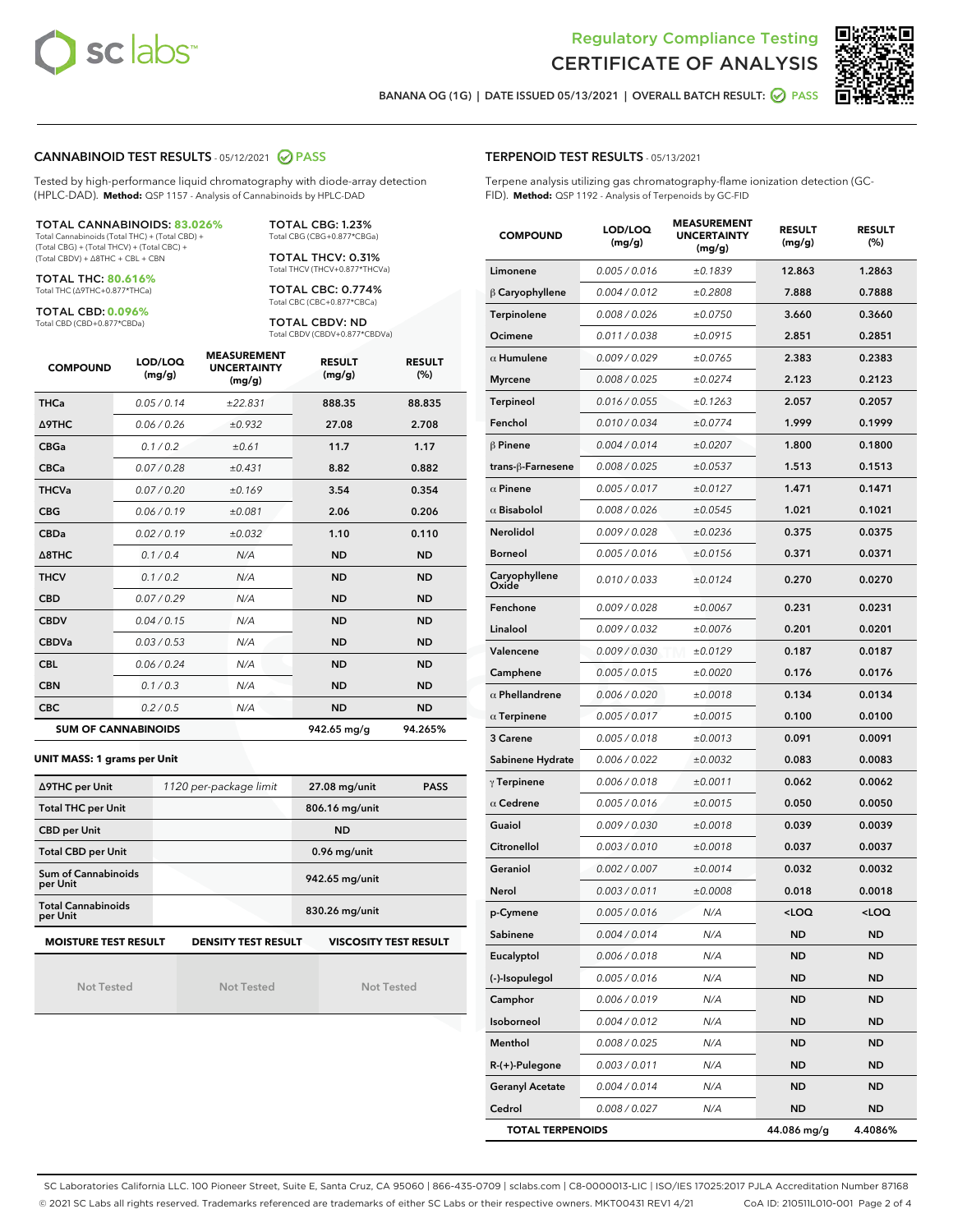



BANANA OG (1G) | DATE ISSUED 05/13/2021 | OVERALL BATCH RESULT:  $\bigcirc$  PASS

## PESTICIDE TEST RESULTS - 05/13/2021 2 PASS

Pesticide and plant growth regulator analysis utilizing high-performance liquid chromatography-mass spectrometry (HPLC-MS) or gas chromatography-mass spectrometry (GC-MS). \*GC-MS utilized where indicated. **Method:** QSP 1212 - Analysis of Pesticides and Mycotoxins by LC-MS or QSP 1213 - Analysis of Pesticides by GC-MS

| <b>COMPOUND</b>             | LOD/LOQ<br>(µg/g) | <b>ACTION</b><br><b>LIMIT</b><br>$(\mu g/g)$ | <b>MEASUREMENT</b><br><b>UNCERTAINTY</b><br>$(\mu g/g)$ | <b>RESULT</b><br>(µg/g) | <b>RESULT</b> |
|-----------------------------|-------------------|----------------------------------------------|---------------------------------------------------------|-------------------------|---------------|
| <b>Abamectin</b>            | 0.03 / 0.10       | 0.1                                          | N/A                                                     | <b>ND</b>               | <b>PASS</b>   |
| Acephate                    | 0.02 / 0.07       | 0.1                                          | N/A                                                     | <b>ND</b>               | <b>PASS</b>   |
| Acequinocyl                 | 0.02 / 0.07       | 0.1                                          | N/A                                                     | ND                      | <b>PASS</b>   |
| Acetamiprid                 | 0.02 / 0.05       | 0.1                                          | N/A                                                     | <b>ND</b>               | <b>PASS</b>   |
| Aldicarb                    | 0.03 / 0.08       | $\geq$ LOD                                   | N/A                                                     | <b>ND</b>               | <b>PASS</b>   |
| Azoxystrobin                | 0.02 / 0.07       | 0.1                                          | N/A                                                     | ND                      | <b>PASS</b>   |
| <b>Bifenazate</b>           | 0.01 / 0.04       | 0.1                                          | N/A                                                     | <b>ND</b>               | <b>PASS</b>   |
| <b>Bifenthrin</b>           | 0.02 / 0.05       | 3                                            | N/A                                                     | <b>ND</b>               | <b>PASS</b>   |
| <b>Boscalid</b>             | 0.03/0.09         | 0.1                                          | N/A                                                     | ND                      | <b>PASS</b>   |
| Captan                      | 0.19/0.57         | 0.7                                          | N/A                                                     | <b>ND</b>               | <b>PASS</b>   |
| Carbaryl                    | 0.02 / 0.06       | 0.5                                          | N/A                                                     | <b>ND</b>               | <b>PASS</b>   |
| Carbofuran                  | 0.02 / 0.05       | ≥ LOD                                        | N/A                                                     | ND                      | PASS          |
| Chlorantranilip-<br>role    | 0.04 / 0.12       | 10                                           | N/A                                                     | <b>ND</b>               | <b>PASS</b>   |
| Chlordane*                  | 0.03 / 0.08       | $\geq$ LOD                                   | N/A                                                     | <b>ND</b>               | <b>PASS</b>   |
| Chlorfenapyr*               | 0.03 / 0.10       | $\geq$ LOD                                   | N/A                                                     | <b>ND</b>               | <b>PASS</b>   |
| Chlorpyrifos                | 0.02 / 0.06       | $\geq$ LOD                                   | N/A                                                     | <b>ND</b>               | <b>PASS</b>   |
| Clofentezine                | 0.03/0.09         | 0.1                                          | N/A                                                     | <b>ND</b>               | <b>PASS</b>   |
| Coumaphos                   | 0.02 / 0.07       | $\geq$ LOD                                   | N/A                                                     | <b>ND</b>               | <b>PASS</b>   |
| Cyfluthrin                  | 0.12 / 0.38       | $\overline{c}$                               | N/A                                                     | <b>ND</b>               | <b>PASS</b>   |
| Cypermethrin                | 0.11 / 0.32       | 1                                            | N/A                                                     | <b>ND</b>               | <b>PASS</b>   |
| Daminozide                  | 0.02 / 0.07       | $\geq$ LOD                                   | N/A                                                     | <b>ND</b>               | <b>PASS</b>   |
| <b>DDVP</b><br>(Dichlorvos) | 0.03 / 0.09       | $\geq$ LOD                                   | N/A                                                     | <b>ND</b>               | <b>PASS</b>   |
| <b>Diazinon</b>             | 0.02 / 0.05       | 0.1                                          | N/A                                                     | <b>ND</b>               | <b>PASS</b>   |
| Dimethoate                  | 0.03 / 0.08       | $\geq$ LOD                                   | N/A                                                     | <b>ND</b>               | <b>PASS</b>   |
| Dimethomorph                | 0.03 / 0.09       | 2                                            | N/A                                                     | <b>ND</b>               | <b>PASS</b>   |
| Ethoprop(hos)               | 0.03 / 0.10       | $\ge$ LOD                                    | N/A                                                     | <b>ND</b>               | <b>PASS</b>   |
| Etofenprox                  | 0.02 / 0.06       | $\ge$ LOD                                    | N/A                                                     | <b>ND</b>               | <b>PASS</b>   |
| Etoxazole                   | 0.02 / 0.06       | 0.1                                          | N/A                                                     | <b>ND</b>               | <b>PASS</b>   |
| Fenhexamid                  | 0.03 / 0.09       | 0.1                                          | N/A                                                     | ND                      | <b>PASS</b>   |
| Fenoxycarb                  | 0.03 / 0.08       | ≥ LOD                                        | N/A                                                     | ND                      | <b>PASS</b>   |
| Fenpyroximate               | 0.02 / 0.06       | 0.1                                          | N/A                                                     | <b>ND</b>               | <b>PASS</b>   |
| Fipronil                    | 0.03 / 0.08       | $\ge$ LOD                                    | N/A                                                     | <b>ND</b>               | <b>PASS</b>   |
| Flonicamid                  | 0.03 / 0.10       | 0.1                                          | N/A                                                     | <b>ND</b>               | <b>PASS</b>   |
| Fludioxonil                 | 0.03 / 0.10       | 0.1                                          | N/A                                                     | <b>ND</b>               | <b>PASS</b>   |
| Hexythiazox                 | 0.02 / 0.07       | 0.1                                          | N/A                                                     | <b>ND</b>               | <b>PASS</b>   |
| Imazalil                    | 0.02 / 0.06       | $\geq$ LOD                                   | N/A                                                     | <b>ND</b>               | <b>PASS</b>   |
| Imidacloprid                | 0.04 / 0.11       | 5                                            | N/A                                                     | <b>ND</b>               | <b>PASS</b>   |
| Kresoxim-methyl             | 0.02 / 0.07       | 0.1                                          | N/A                                                     | <b>ND</b>               | <b>PASS</b>   |

# PESTICIDE TEST RESULTS - 05/13/2021 continued

| <b>COMPOUND</b>               | LOD/LOQ<br>$(\mu g/g)$ | <b>ACTION</b><br>LIMIT<br>$(\mu g/g)$ | <b>MEASUREMENT</b><br><b>UNCERTAINTY</b><br>$(\mu g/g)$ | <b>RESULT</b><br>(µg/g) | <b>RESULT</b> |
|-------------------------------|------------------------|---------------------------------------|---------------------------------------------------------|-------------------------|---------------|
| <b>Malathion</b>              | 0.03 / 0.09            | 0.5                                   | N/A                                                     | <b>ND</b>               | <b>PASS</b>   |
| Metalaxyl                     | 0.02 / 0.07            | 2                                     | N/A                                                     | ND                      | <b>PASS</b>   |
| <b>Methiocarb</b>             | 0.02 / 0.07            | $\geq$ LOD                            | N/A                                                     | <b>ND</b>               | <b>PASS</b>   |
| Methomyl                      | 0.03 / 0.10            | 1                                     | N/A                                                     | ND                      | <b>PASS</b>   |
| Methyl<br>parathion           | 0.03/0.10              | $\geq$ LOD                            | N/A                                                     | <b>ND</b>               | <b>PASS</b>   |
| <b>Mevinphos</b>              | 0.03 / 0.09            | $\geq$ LOD                            | N/A                                                     | <b>ND</b>               | <b>PASS</b>   |
| Myclobutanil                  | 0.03 / 0.09            | 0.1                                   | N/A                                                     | <b>ND</b>               | <b>PASS</b>   |
| Naled                         | 0.02 / 0.07            | 0.1                                   | N/A                                                     | <b>ND</b>               | <b>PASS</b>   |
| Oxamyl                        | 0.04 / 0.11            | 0.5                                   | N/A                                                     | <b>ND</b>               | <b>PASS</b>   |
| Paclobutrazol                 | 0.02 / 0.05            | $\geq$ LOD                            | N/A                                                     | <b>ND</b>               | <b>PASS</b>   |
| Pentachloronitro-<br>benzene* | 0.03/0.09              | 0.1                                   | N/A                                                     | ND                      | <b>PASS</b>   |
| Permethrin                    | 0.04 / 0.12            | 0.5                                   | N/A                                                     | <b>ND</b>               | <b>PASS</b>   |
| Phosmet                       | 0.03 / 0.10            | 0.1                                   | N/A                                                     | ND                      | <b>PASS</b>   |
| Piperonylbu-<br>toxide        | 0.02 / 0.07            | 3                                     | N/A                                                     | <b>ND</b>               | <b>PASS</b>   |
| Prallethrin                   | 0.03 / 0.08            | 0.1                                   | N/A                                                     | <b>ND</b>               | <b>PASS</b>   |
| Propiconazole                 | 0.02 / 0.07            | 0.1                                   | N/A                                                     | <b>ND</b>               | <b>PASS</b>   |
| Propoxur                      | 0.03 / 0.09            | $\geq$ LOD                            | N/A                                                     | <b>ND</b>               | <b>PASS</b>   |
| Pyrethrins                    | 0.04 / 0.12            | 0.5                                   | N/A                                                     | <b>ND</b>               | <b>PASS</b>   |
| Pyridaben                     | 0.02 / 0.07            | 0.1                                   | N/A                                                     | ND                      | <b>PASS</b>   |
| Spinetoram                    | 0.02 / 0.07            | 0.1                                   | N/A                                                     | <b>ND</b>               | <b>PASS</b>   |
| Spinosad                      | 0.02 / 0.07            | 0.1                                   | N/A                                                     | <b>ND</b>               | PASS          |
| Spiromesifen                  | 0.02 / 0.05            | 0.1                                   | N/A                                                     | <b>ND</b>               | <b>PASS</b>   |
| Spirotetramat                 | 0.02 / 0.06            | 0.1                                   | N/A                                                     | <b>ND</b>               | <b>PASS</b>   |
| Spiroxamine                   | 0.03 / 0.08            | $\geq$ LOD                            | N/A                                                     | ND                      | <b>PASS</b>   |
| Tebuconazole                  | 0.02 / 0.07            | 0.1                                   | N/A                                                     | <b>ND</b>               | <b>PASS</b>   |
| Thiacloprid                   | 0.03 / 0.10            | $\geq$ LOD                            | N/A                                                     | <b>ND</b>               | <b>PASS</b>   |
| Thiamethoxam                  | 0.03 / 0.10            | 5                                     | N/A                                                     | <b>ND</b>               | <b>PASS</b>   |
| Trifloxystrobin               | 0.03 / 0.08            | 0.1                                   | N/A                                                     | <b>ND</b>               | <b>PASS</b>   |

SC Laboratories California LLC. 100 Pioneer Street, Suite E, Santa Cruz, CA 95060 | 866-435-0709 | sclabs.com | C8-0000013-LIC | ISO/IES 17025:2017 PJLA Accreditation Number 87168 © 2021 SC Labs all rights reserved. Trademarks referenced are trademarks of either SC Labs or their respective owners. MKT00431 REV1 4/21 CoA ID: 210511L010-001 Page 3 of 4